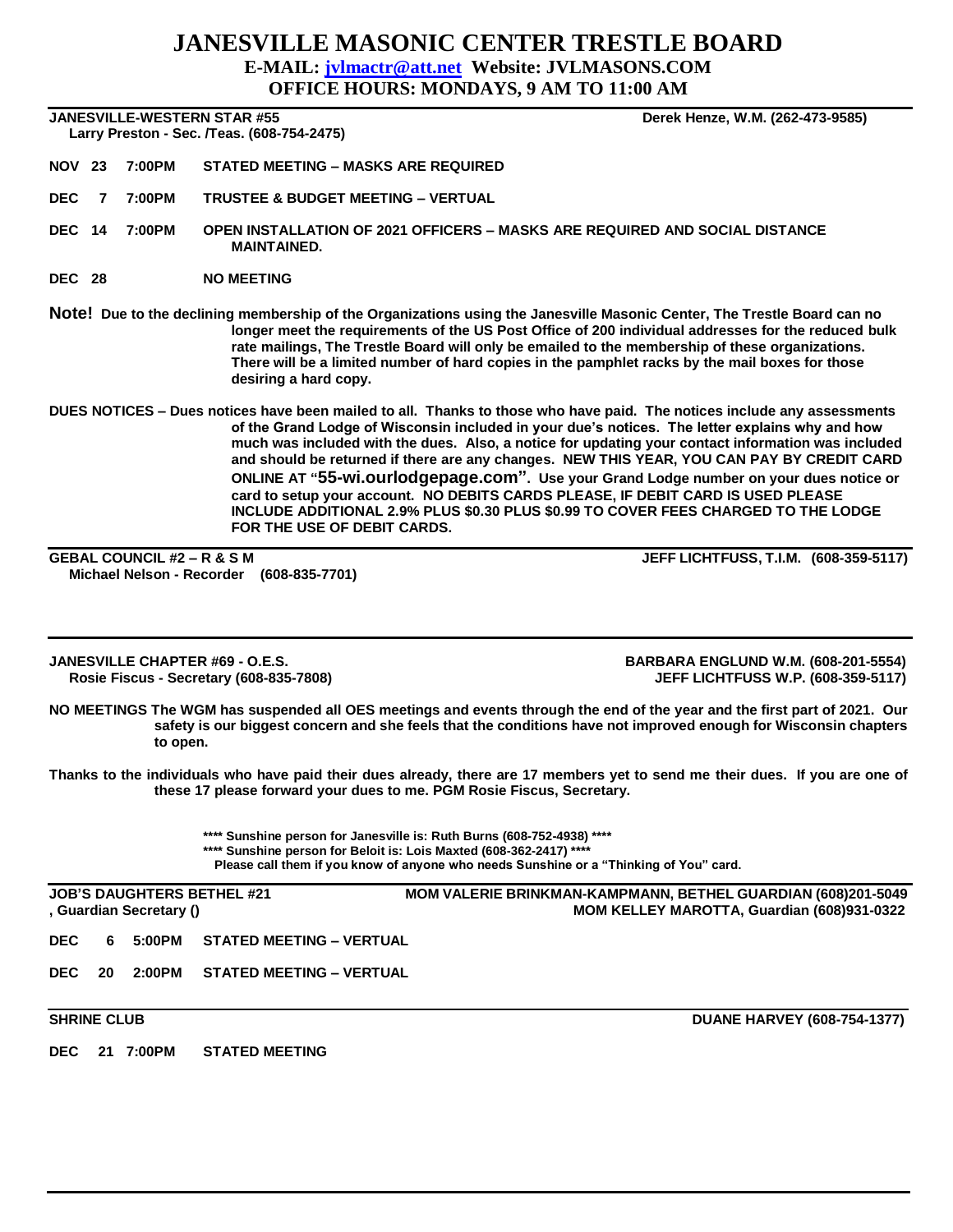

# **JANESVILLE'S TRESTLE-BOARD DESIGNS**

**E-mail: [jvlmactr@ATT.NET](mailto:jvlmactr@ATT.NET) Website: jvlmasons.com** *DECEMBER 2020*



| --------                                                                               |                                                                                                                                                                  |                                                                   |                                                                       |                 |                                                      |                 |  |  |  |  |  |
|----------------------------------------------------------------------------------------|------------------------------------------------------------------------------------------------------------------------------------------------------------------|-------------------------------------------------------------------|-----------------------------------------------------------------------|-----------------|------------------------------------------------------|-----------------|--|--|--|--|--|
| <b>SUNDAY</b>                                                                          | <b>MONDAY</b>                                                                                                                                                    | <b>TUESDAY</b>                                                    | <b>WEDNESDAY</b>                                                      | <b>THURSDAY</b> | <b>FRIDAY</b>                                        | <b>SATURDAY</b> |  |  |  |  |  |
|                                                                                        |                                                                                                                                                                  | $\blacktriangleleft$                                              | $\overline{2}$                                                        | $\overline{3}$  | $\overline{4}$<br><b>KITCHEN</b><br>IN<br><b>USE</b> | $5\phantom{1}$  |  |  |  |  |  |
| 6<br><b>BETHEL 21</b><br><b>STATED</b><br><b>MEETING</b><br>5:00 PM<br><b>VERTUAL</b>  | $\overline{7}$<br><b>JANESVILLE-</b><br><b>WESTERN</b><br><b>STAR</b><br><b>TRUSTEES &amp;</b><br><b>FINANCE</b><br><b>COMMITTEE</b><br>7:00PM<br><b>MEETING</b> | 8<br><b>AMERICAN</b><br><b>LEGION</b><br><b>MEETING</b><br>6:00PM | 9<br><b>CHAPTER 69</b><br><b>OES</b><br><b>NO</b><br><b>MEETINGS</b>  | 10              | 11<br><b>KITCHEN</b><br><b>IN</b><br><b>USE</b>      | 12              |  |  |  |  |  |
| 13                                                                                     | 14<br><b>JANESVILLE-</b><br><b>WESTERN</b><br><b>STAR #55</b><br>7:00PM<br><b>MEETING</b>                                                                        | 15                                                                | 16                                                                    | $\overline{17}$ | 18<br><b>KITCHEN</b><br>IN<br><b>USE</b>             | 19              |  |  |  |  |  |
| 20<br><b>BETHEL 21</b><br><b>STATED</b><br><b>MEETING</b><br>2:00 PM<br><b>VERTUAL</b> | 21<br><b>BLOOD DRIVE</b><br>9:30AM-<br>2:30PM<br><b>ZOR SHRINE</b><br><b>CLUB</b><br>7:00PM                                                                      | 22                                                                | 23<br><b>CHAPTER 69</b><br><b>OES</b><br><b>NO</b><br><b>MEETINGS</b> | 24              | 25                                                   | 26              |  |  |  |  |  |
| 27                                                                                     | 28<br><b>JANESVILLE-</b><br><b>WESTERN</b><br><b>STAR</b><br>#55<br><b>NO</b><br><b>MEETING</b>                                                                  | 29                                                                | 30                                                                    | 31              |                                                      |                 |  |  |  |  |  |
|                                                                                        |                                                                                                                                                                  |                                                                   |                                                                       |                 |                                                      |                 |  |  |  |  |  |

**Mondays: - have coffee and conversation HAS BEEN PUT ON HOLD along with the Saturday Practice and Breakfasts.**

**AMERICAN RED CROSS BLOOD DRIVE: The Trustees are providing our building to the American Red Cross as a courtesy to the community and the American Red Cross. The American Red Cross will be holding a monthly Blood Drive every third Monday of the month from 9:30 am to 2:30 pm. Please help support them. Walk-ins are welcome but appointments are best. Appointments can be made through the jvlmasons.com website and clicking on the Red Cross icon or by going to redcrossblood.org. The next Blood Drives will be DECEMBER 21, JANUARY 18 and FEBRUARY 15.**